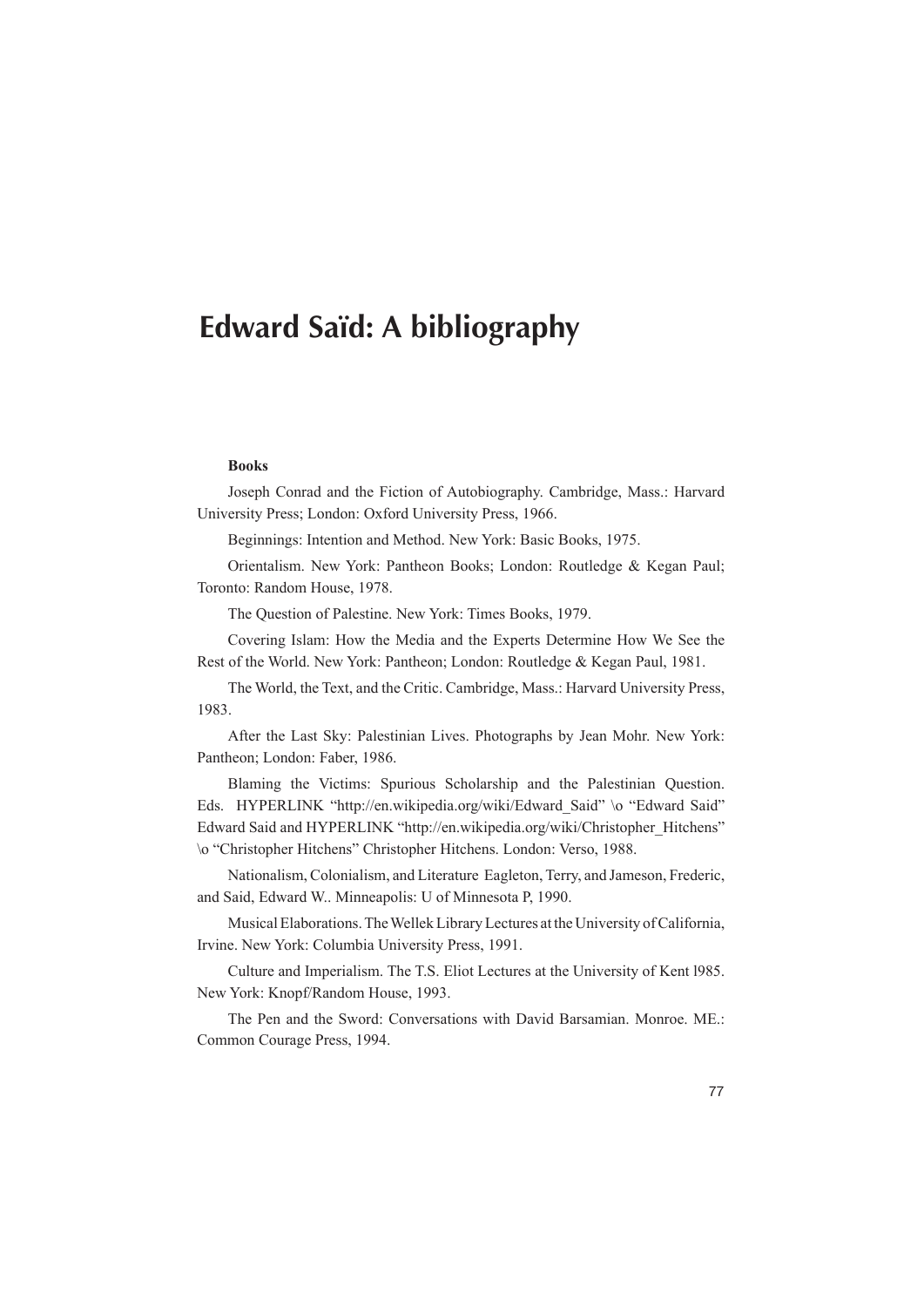The Politics of Dispossession: The Struggle for Palestinian Self-Determination, 1969-1994. New York: Pantheon Books, 1994.

Representations of the Intellectual: The 1993 Reith Lectures. New York: Pantheon Books, 1994.

Orientalism. Reprinted with a new Afterword. Harmondsworth: Penguin, 1995.

Peace and Its Discontents: Essays on Palestine in the Middle East Peace Process. Preface by Christopher Hitchens. New York: Vintage, 1995.

Out of Place: A Memoir. New York: Knopf, 1999.

The Edward Said Reader. Edited by Moustafa Bayoumi and Andrew Rubin. New York: Vintage Books, 2000.

The End of the Peace Process: Oslo and After. New York: Pantheon Books; London: Granta, 2000.

Reflections on Exile and Other Essays. Cambridge, Massachusetts: Harvard University Press, 2000

Power, Politics, and Culture: Interviews with Edward W. Said. Edited and with an Introduction by Gauri Viswanathan. New York: Pantheon Books, 2001.

Editor (with Fuad Suleiman.) The Arabs Today: Alternatives for Tomorrow. Columbus, OH: Forum Associates, 1973. Includes an Introduction by Said on pp. 5-7. Essays presented at the 4th annual convention of Arab-American University Graduates, held in Boston, October 29-31, 1971.

Editor. Literature and Society. Selected papers from the English Institute, 1978, nev ser., 3. Baltimore: Johns Hopkins University Press, 1980. Includes a preface by Said, pp. vii-xi.

## **Select Articles**

"Conrad, Nostromo Record and Reality." In John Unterecker, ed., Approaches to the Twentieth Century Novel, pp. 108-152. New York: Crowell, 1965.

"Labyrinth of Incarnations: The Essays of Maurice Merleau-Ponty. Kenyon Review (January 1967), 29(1):54-68.

"Vico: Autodidact and Humanist." Centennial Review (Summer 1967),  $11(3):336-352.$ 

"The Arab Portrayed." In Ibrahim Abu-Lughod, ed., The Arab-Israeli Confrontation of June 1967: An Arab Perspective, pp. 1-9. Evanston, Ill.: Northwestern University Press, 1970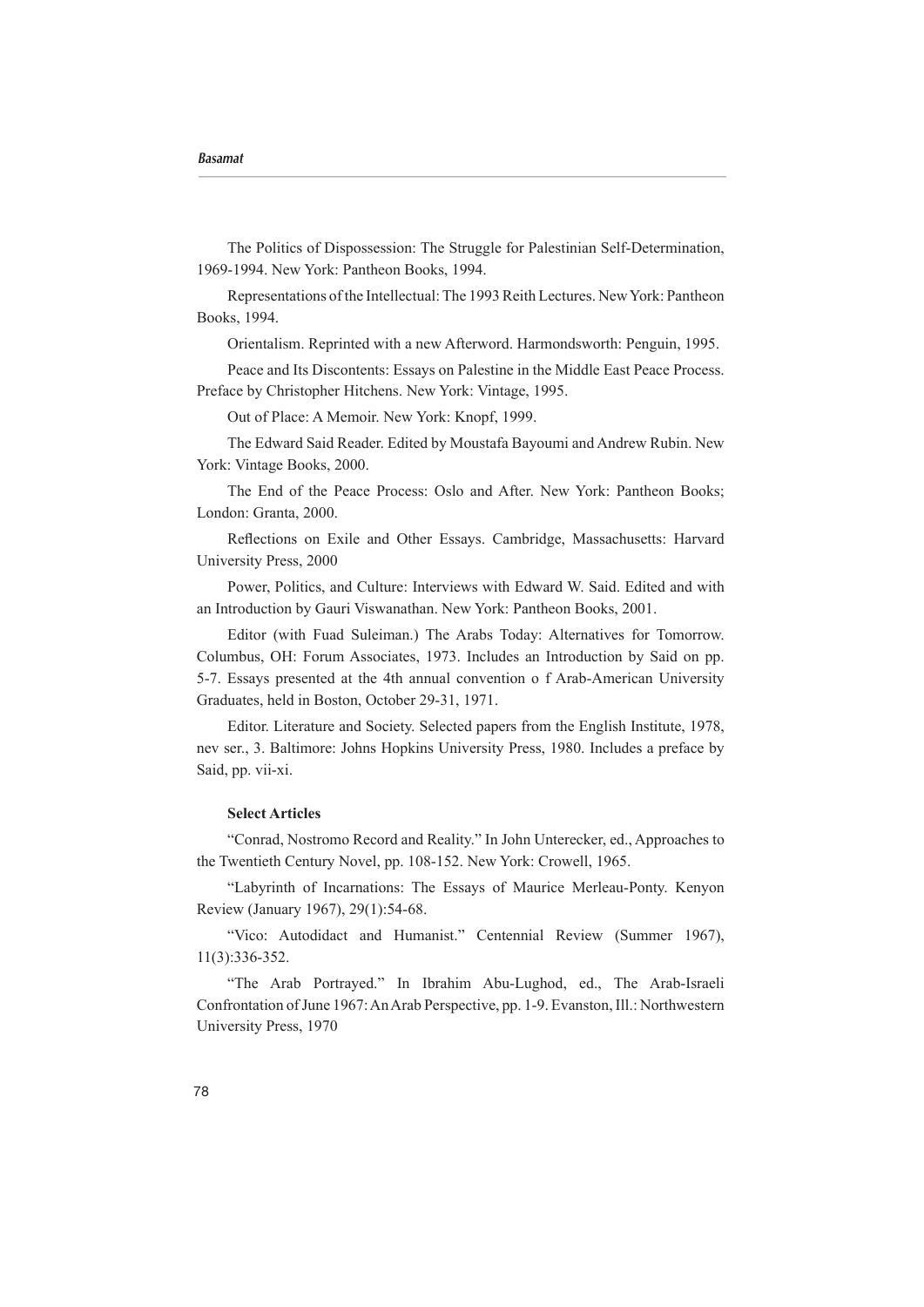"Notes on the Characterization of a Literary Text." MLN (December 1970), 85(6):765-790.

"Abecedarium Culturae: Structuralism, Absence, Writing." TriQuarterly (1971), 20:3371

"Linguistics and the Archeology of Mind." International Philosophical Quarterly (March 1971), 11(1):104-134.

"Michel Foucault as an Intellectual Imagination." Boundary 2 (Fall 1972),  $1(1):1-36.$ 

"Conrad: The Presentation of Narrative." Novel (Winter 1974), 7(2):116-132

"Chomsky and the Question of Palestine." Journal of Palestine Studies (Spring 1975), 4(3):91-104.

"Conrad and Nietzsche." In Norman Sherry, ed., Joseph Conrad: A Commemoration, pp. 65-76. Papers from the 1974 International Conference on Conrad. London: Macmillan, 1976.

"Interview with Diacritics." Diacritics (Fall  $1976$ ),  $6(3)$ : 30-47.

"Raymond Schwab and the Romance of Ideas." Daedalus (Winter 1976), 105(1):151167.

"Roads Taken and Not Taken in Contemporary Criticism." Contemporary Literature (1976), 17:327-348.

"Vico on the Discipline of Bodies and Texts." MLN (October 1976), 91(5):817-826.

"Renan's Philological Laboratory." In Quentin Anderson, Stephen Donadio and Steven Marcus, eds., Art, Politics, and Will: Essays in Honor of Lionel Trilling, pp. 59-98. New York: 1977.

"The Problem of Textuality: Two Exemplary Positions." Critical Inquiry (Summer 1978), 4 (4):673-714.

"An Exchange on Deconstruction and History." Boundary 2 (Fall 1979),  $8(1)$ :65-74. With Marie-Rose Logan, Eugenio Donato, William Warner and Stephen Crites.

"Reflections on Recent American 'Left' Literary Criticism." Boundary 2 (Fall 1979), 8(1):11-30.

"The Palestine Question and the American Context." Arab Studies Quarterly (Spring 1980), 29(2):127-149.

"Expectations of Inferiority." New Statesman (October 16, 1981),  $102(2639):21$ . On V.S. Naipaul's An Islamic Journey.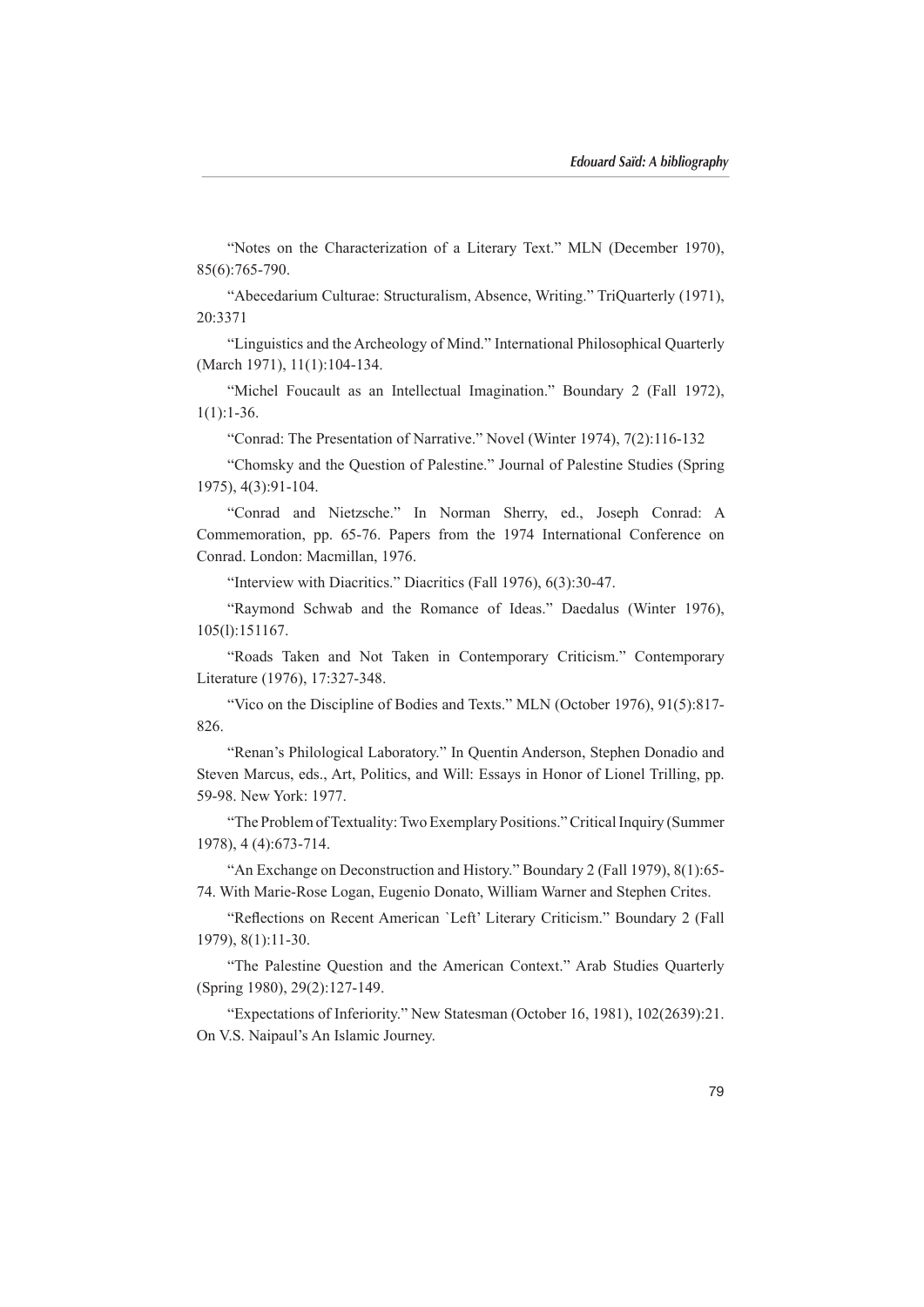"The Formation of American Public Opinion on the Question of Palestine." In Ibrahim Abu-Lughod, ed., Palestinian Rights: Affirmation and Denial. Wilmette, Ill.: Medina Press, 1982.

"Opponents, Audiences, Constituencies, and Community." Critical Inquiry (September 1982),  $9(1):1-26$ . Reprint. in W.J.T. Mitchell, ed., The Politics of Interpretation, pp. 7-3 2. Chicago: University of Chicago Press, 1982.

"Orientalism: An Exchange." [Letter] New York Review of Books (August 12, 1982), 29(13):44-46. On Bernard Lewis, "The Question of Orientalism," New York Review of Books (June 24, 198 2), 29(11):49-56. Lewis' reply is on pp. 47-48.

"Traveling Theory." Raritan (Winter 1982),  $1(3)$ :41-67.

"Secular Criticism." Raritan  $(1983)$ ,  $2(3)$ : 1-26.

"The Future of Criticism." MLN (September 1984),  $99(4)$ : $951-958$ .

"Michel Foucault, 1927-1984." Raritan (Fall 1984), 4(2):1-11.

"The Mind of Winter: Reflections on Life in Exile." Harper's Magazine (September 1984), 269:49-55.

"Permission to Narrate' -- Edward Said Writes about the Story of the Palestinians" London Review of Books (February 16-29, 1984), 6(3):13-17.

"Reflections on Exile." Granta (Autumn 1984),  $13:159-172$ .

"An Ideology of Difference." Critical Inquiry (Autumn 1985),  $12(1)$ :38-58.

"Opponents, Audiences, Constituencies and Community." In Hal Foster, ed., Postmodern Culture, pp. London: Pluto Press, 1985.

Orientalism Reconsidered." Cultural Critique (Fall 1985), 1:89-107.

"On Palestinian Identity--A Conversation with Salman Rushdie." New Left Review (1986), 160:63-80.

"Interview." In Imre Salusinszky's Criticism in Society: Interviews with Jacques Derrida, Northrop Frye, Harold Bloom, Geoffrey Hartman. Frank Kermode, Edward Said, Barbara Johnson, Frank Lenrtricchia and J. Hillis Miller, pp . 120- 148. New Accents. New York: Methuen. 1987

"American Intellectuals and the Middle East." [Interview] Social Text (Fall 19:37.

"Identity, Negation and Violence." New Left Review (September-October 1988), 171:46-60.

"Jane Austen and Empire." In Terry Eagleton, ed., Raymond Williams: Critical Perspectives, pp. 150-164. Northeastern University Press, 1989